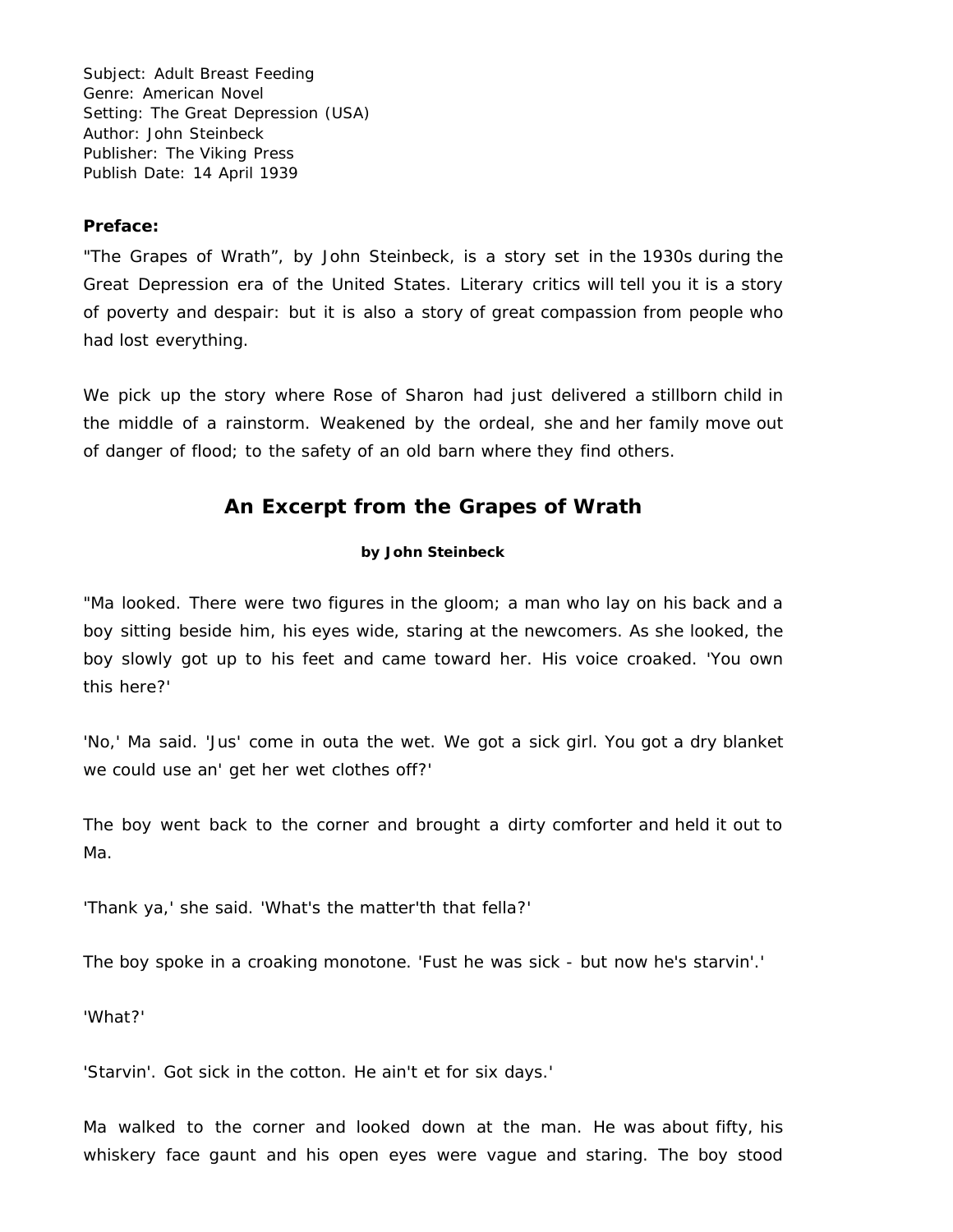beside her. 'Your pa?' Ma asked.

'Yeah! Says he wasn' hungry, or he jus' et. Give me the food. Now he's too weak. Can't hardly move.'

The pounding of the rain decreased to a soothing swish on the roof. The gaunt man moved his lips. Ma knelt beside him and put her ear close. His lips moved again.

'Sure.' Ma said. 'You jus' be easy. He'll be awright. You jus' wait'll I get them wet clothes off'n my girl.'

Ma went back to the girl. 'Now slip 'em off,' she said. She held the comforter up to screen her from view. And when she was naked, Ma folded the comforter about her.

The boy was at her side again explaining : 'I didn' know. He said he et, or he wasn' hungry. Las' night I went an' bust a winda an' stoled some bread. Made 'im chew 'er down. But he puked it all up, an' then he was weaker. Got to have soup or milk. You folks got money to git milk?'

Ma said : 'Hush. Don' worry. We'll figger somepin out.'

Suddenly the boy cried : 'He's dyin' I tell you! He's starvin' to death, I tell you.'

'Hush,' said Ma. She looked at Pa and Uncle John standing helplessly gazing at the sick man. She looked at Rose of Sharon huddled in the comforter. Ma's eyes passed Rose of Sharon's eyes, and then came back to them. And the two women looked deep into each other. The girl's breath came short and gasping.

She said 'Yes.'

Ma smiled. 'I knowed you would. I knowed!' She looked down at her hands, tightlocked in her lap.

Rose of Sharon whispered : 'Will - will you all - go out?' The rain whisked lightly on the roof.

Ma leaned forward and with her palm she brushed the tousled hair back from her daughter's forehead, and she kissed her on the forehead. Ma got up quickly. 'Come on, you fellas,' she called. 'You come out in the tool shed.'